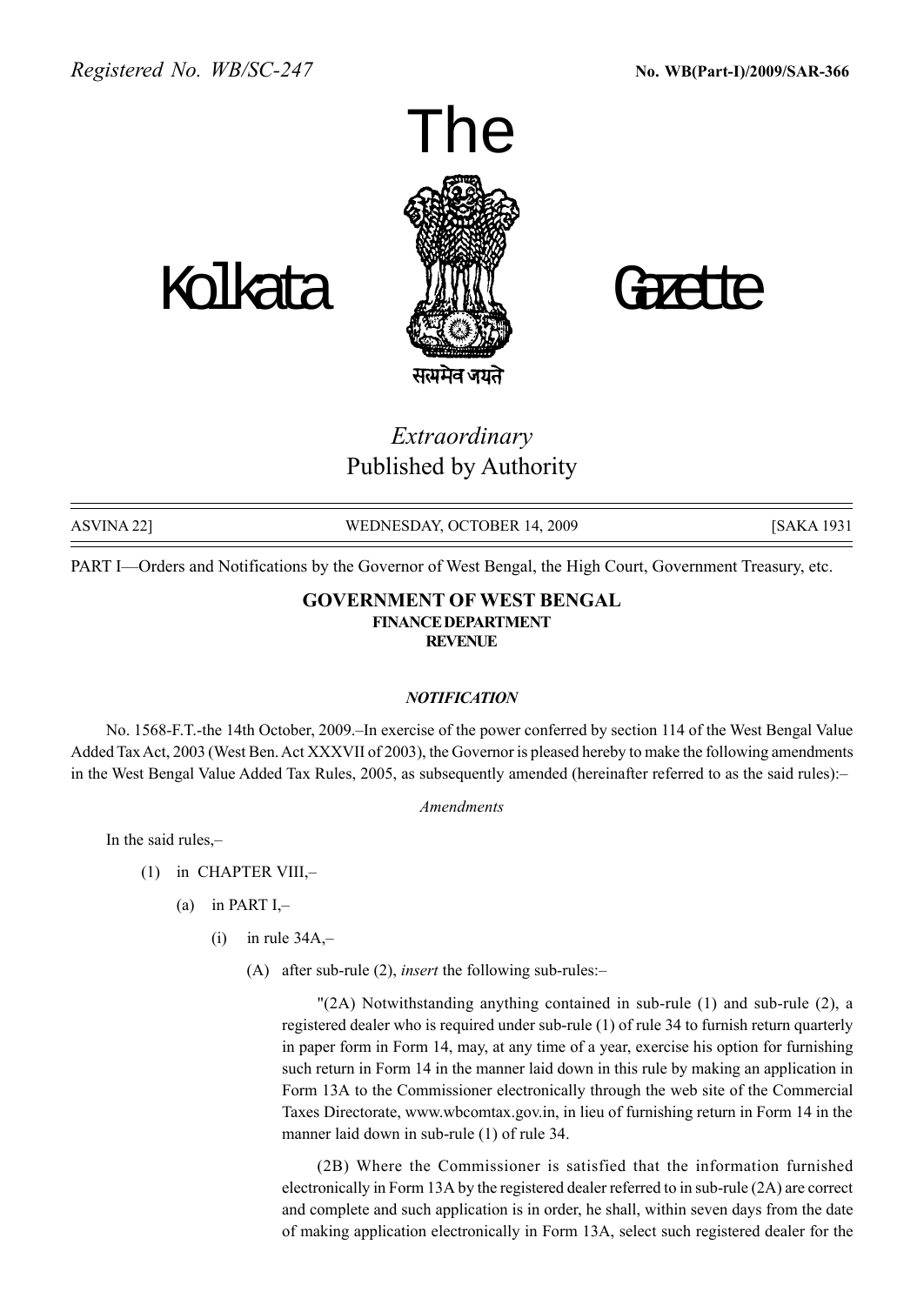purpose of furnishing of return in the manner laid down in sub-rule (3A) and inform, in writing electronically, such registered dealer of such selection and display the name of the registered dealer so selected in the web site of the Commercial Taxes Directorate, www.wbcomtax.gov.in.";

(B) after sub-rule (3), *insert* the following sub-rule: $-$ 

"(3A) A registered dealer who has been selected under sub-rule (2B), shall furnish the return quarterly in Form 14 within the next English Calendar month from the date of expiry of each quarter to the appropriate assessing authority–

- (a) firstly, by way of transmitting the data in the return in the Form 14, either under digital signature or without any digital signature electronically to such web site as mentioned in sub-rule (2B), in respect of the return period during which such selection is made and in respect of subsequent return periods until he is left out of such selection by the Commissioner; and
- (b) secondly, by way of furnishing the return in Form 14 in paper form to the appropriate assessing authority.";
- (C) after sub-rule (4), *insert* the following sub-rules: $-$

"(4A) Where a registered dealer furnishes the return under sub-rule (3A), notwithstanding anything contained in sub-rule (1) of rule 34, the provisions of sub-rule (4) shall apply in the case of such registered dealer.

(4B) Where the information furnished in the application in Form 13A, made under sub-rule (2A), are not correct and complete or such application is not in order, the Commissioner shall, within seven days from the date of making the application, reject such application and inform, in writing electronically, the registered dealer of such rejection.";

- (ii) in rule 36, in the second proviso, for the words "to the concerned web site", substitute the words, figures and brackets "through the concerned web sites of such banks as referred to in sub-rule (5) of rule 43";
- (b) in PART III, in rule  $43$ ,-
	- (i) in sub-rule  $(5)$ ,-
		- (A) for the words "under the Act", substitute the words "under the Act or rules made thereunder";
		- (B) for the words "to the appropriate Government Treasury electronically through the concerned web site", substitute the words, figures, letters and brackets "electronically through the concerned web sites of such banks as authorised by the Government under item (ii) of sub-clause (a), and sub-clause (b), of clause (3A) of section 2 to accept deposits for payments having provisions for accepting deposits for payments electronically, or through the web site of the Kolkata branch of the Reserve Bank of India referred to in item (i) of sub-clause (a) of clause (3A) of section 2 having provisions for accepting deposits for payments electronically";
	- (ii) after sub-rule  $(5)$ , *insert* the following sub-rule:
		- $"(6)$  Notwithstanding anything contained in sub-rule  $(5)$ ,-
			- (a) where the amount of net tax or any other tax or the aggregate of the amounts of net tax or any other tax, paid by a registered dealer, required to furnish return under sub-rule (1) of rule 34 or sub-rule (3) of rule 34A, in the year ending on the 31st day of March, 2009 in respect of the return or returns, as the case may be, for any year or years exceeds rupees ten lakh, such registered dealer shall make payment of net tax or any other tax, interest, penalty or late fee, payable by, or due from, him under the Act or rules made thereunder electronically through the concerned web